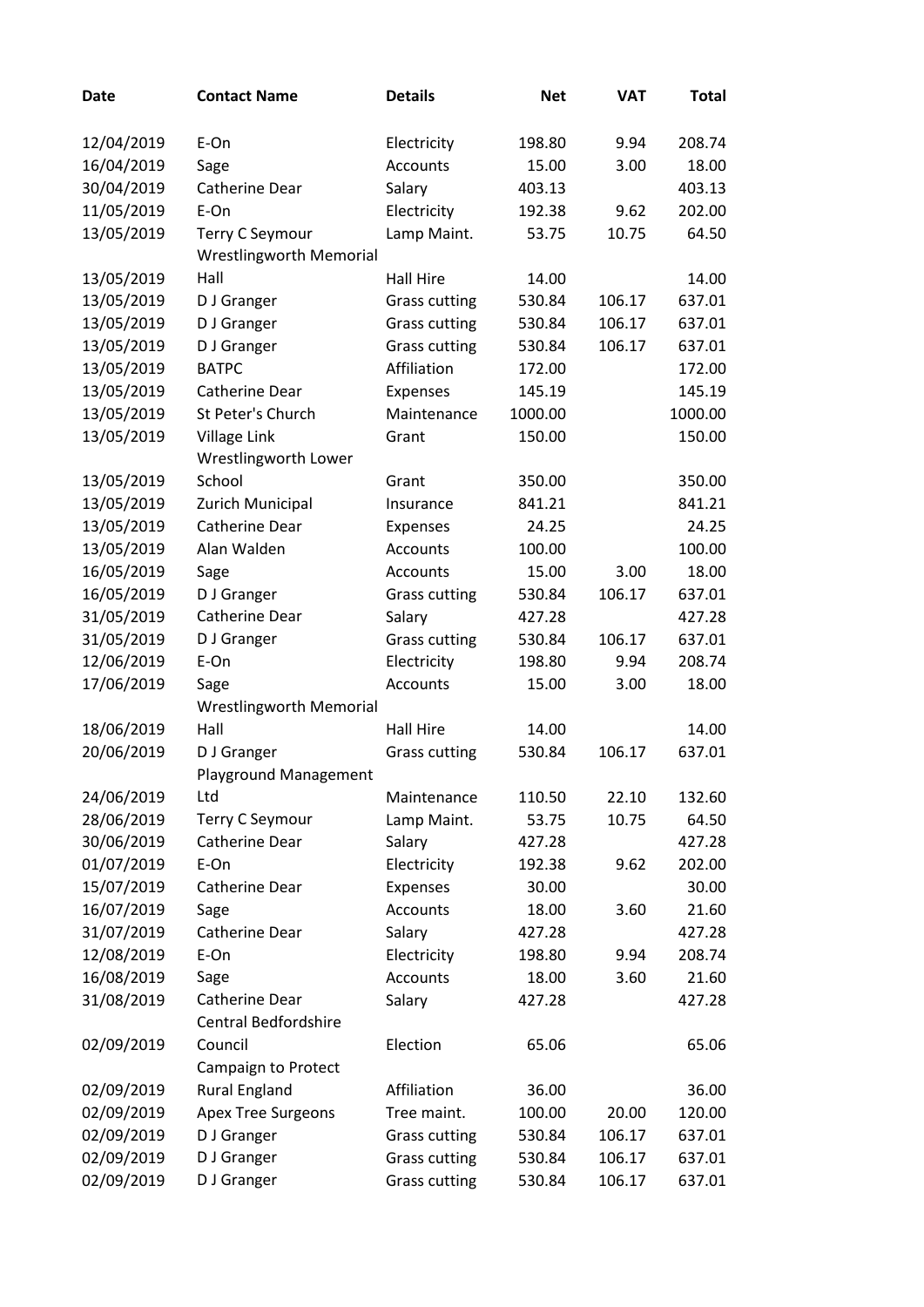|            | <b>Fenland Leisure Products</b> |                      |         |        |         |
|------------|---------------------------------|----------------------|---------|--------|---------|
| 02/09/2019 | Ltd                             | Maintenance          | 482.30  | 96.46  | 578.76  |
| 02/09/2019 | <b>HCI Data Ltd</b>             | Website              | 72.00   | 14.40  | 86.40   |
| 02/09/2019 | D J Granger                     | <b>Grass cutting</b> | 530.84  | 106.17 | 637.01  |
| 02/09/2019 | Catherine Dear                  | Expenses             | 30.58   |        | 30.58   |
| 02/09/2019 | <b>BATPC</b>                    | Affiliation          | 60.00   |        | 60.00   |
| 02/09/2019 | E-On                            | Electricity          | 198.80  | 9.94   | 208.74  |
| 16/09/2019 | Sage                            | Accounts             | 18.00   | 3.60   | 21.60   |
| 30/09/2019 | Catherine Dear                  | Salary               | 427.28  |        | 427.28  |
| 01/10/2019 | E-On                            | Electricity          | 192.38  | 9.62   | 202.00  |
| 10/10/2019 | T M Tree Services               | Tree maint.          | 350.00  |        | 350.00  |
| 18/10/2019 | Sage                            | Accounts             | 18.00   | 3.60   | 21.60   |
| 31/10/2019 | Catherine Dear                  | Salary               | 427.28  |        | 427.28  |
| 13/11/2019 | E-On                            | Electricity          | 198.80  | 9.94   | 208.74  |
| 18/11/2019 | D J Granger                     | <b>Grass cutting</b> | 530.84  | 106.17 | 637.01  |
| 18/11/2019 | D J Granger                     | <b>Grass cutting</b> | 650.84  | 130.17 | 781.01  |
| 18/11/2019 | D J Granger                     | <b>Grass cutting</b> | 530.84  | 106.17 | 637.01  |
| 18/11/2019 | <b>Parish Council Websites</b>  | Website              | 150.00  | 30.00  | 180.00  |
|            | Society of Local Council        |                      |         |        |         |
| 18/11/2019 | Clerks                          | Affiliation          | 106.00  |        | 106.00  |
| 18/11/2019 | Terry C Seymour                 | Lamp Maint.          | 53.75   | 10.75  | 64.50   |
| 18/11/2019 | <b>British Legion</b>           | Wreath               | 19.00   |        | 19.00   |
| 18/11/2019 | Sage                            | Accounts             | 18.00   | 3.60   | 21.60   |
| 18/11/2019 | Catherine Dear                  | Expenses             | 30.00   |        | 30.00   |
| 18/11/2019 | <b>Parish Council Websites</b>  | Website              | 180.00  |        | 180.00  |
| 30/11/2019 | Catherine Dear                  | Salary               | 427.28  |        | 427.28  |
|            | SD Brown Building &             |                      |         |        |         |
| 09/12/2019 | Electrical                      | Maintenance          | 740.00  | 148.00 | 888.00  |
| 11/12/2019 | E-On                            | Electricity          | 192.38  | 9.62   | 202.00  |
| 16/12/2019 | Sage                            | Accounts             | 18.00   | 3.60   | 21.60   |
| 31/12/2019 | Catherine Dear                  | Salary               | 427.28  |        | 427.28  |
| 13/01/2020 | E-On                            | Electricity          | 198.80  | 9.94   | 208.74  |
| 13/01/2020 | Catherine Dear                  | Expenses             | 30.63   |        | 30.63   |
|            | <b>Wrestlingworth Memorial</b>  |                      |         |        |         |
| 13/01/2020 | Hall                            | <b>Hall Hire</b>     | 28.00   |        | 28.00   |
| 13/01/2020 | Terry C Seymour                 | Lamp Maint.          | 375.00  | 75.00  | 450.00  |
| 13/01/2020 | Terry C Seymour                 | Lamp Maint.          | 53.75   | 10.75  | 64.50   |
| 17/01/2020 | Sage                            | Accounts             | 18.00   | 3.60   | 21.60   |
| 31/01/2020 | Catherine Dear                  | Salary               | 427.28  |        | 427.28  |
|            | <b>Community Heartbeat</b>      |                      |         |        |         |
| 03/02/2020 | Trust                           | Defibrillator        | 4465.00 |        | 4465.00 |
|            | <b>Community Heartbeat</b>      |                      |         |        |         |
| 03/02/2020 | <b>Trust</b>                    | Defibrillator        | 300.00  | 60.00  | 360.00  |
| 13/02/2020 | E-On                            | Electricity          | 198.80  | 9.94   | 208.74  |
| 17/02/2020 | Sage                            | Accounts             | 18.00   | 3.60   | 21.60   |
| 29/02/2020 | Catherine Dear                  | Salary               | 427.28  |        | 427.28  |
|            | <b>Wrestlingworth Memorial</b>  |                      |         |        |         |
| 09/03/2020 | Hall                            | Hall Hire            | 14.00   |        | 14.00   |